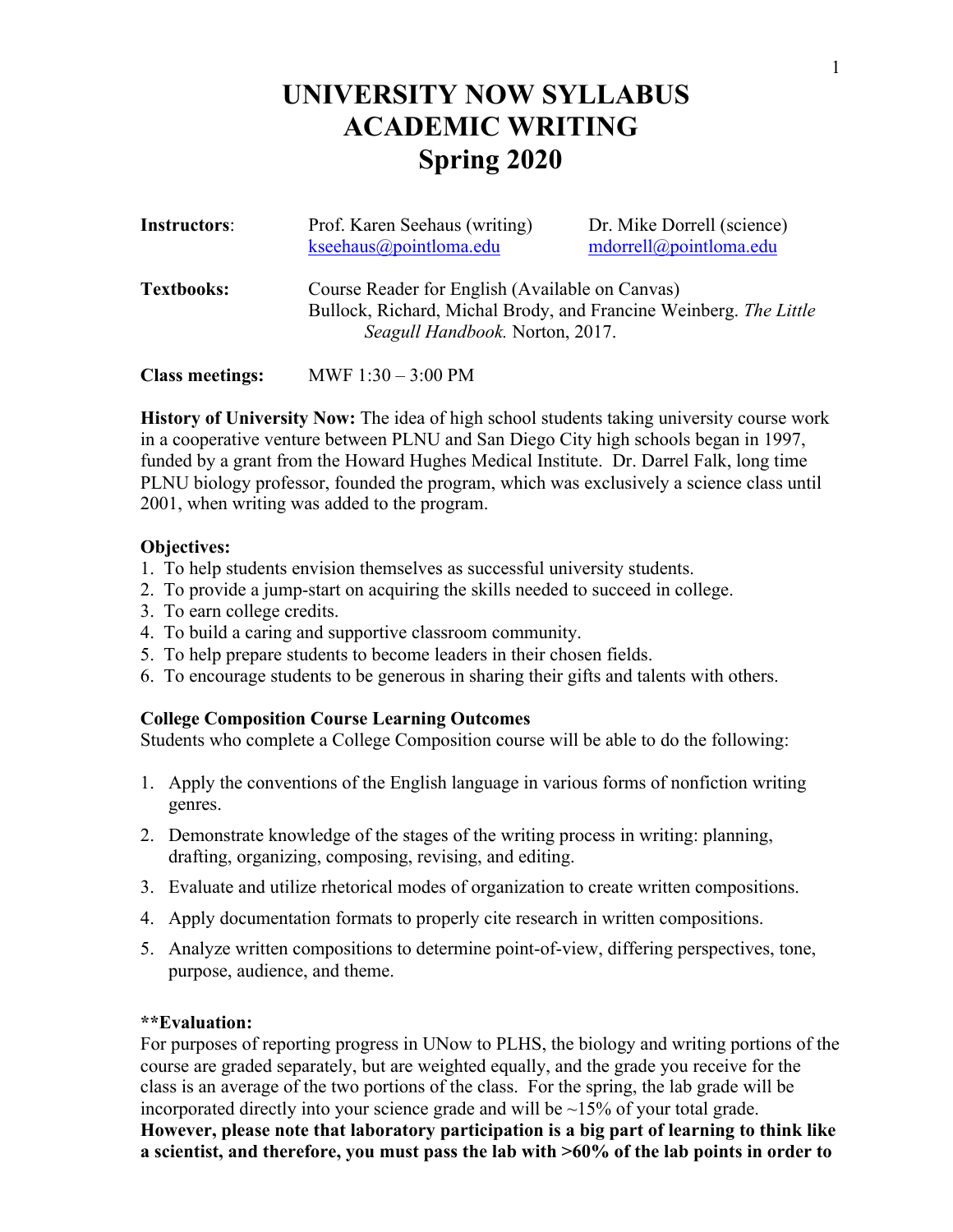**pass the course.** You must pass both biology and writing in order to pass the class. Your grade will be comprised of the following components:

> Biology portion (53% total): Biology homework assignments  $(\sim 15\%)$ Biology lab work  $(-15%)$ Biology Examinations  $(\sim 23\%)$ Writing portion (43% total): Skill-building Essays; Academic Research Paper Draft; Works Cited Draft  $(-15%)$ Annotations of Canvas Reader (~5%) In-class Assignments; Participation  $(\sim 8\%)$ Annotated Bibliography  $(\sim 5\%)$ Final Academic Research Paper (~10%) Attendance, participation, and attitude in class, lab, and tutoring (4%)

The grades you receive for college credit on your college transcript may be calculated and recorded as two individual grades, one for writing and one for biology. Everyone in UNow will receive a PLNU college course grade in Bio101, and those who pass Bio101 will receive four semester units of college credit. However, only those who are writing at College Composition end-ofcourse proficiency level will receive three semester units of credit in Writing115.

- **\*\*Homework:** Completing homework assignments is one of the foundations for success in the class. These homework assignments are designed to help you understand the material and are therefore critical for your success in the course. Completion of these assignments can help your grade as well, but 0's on the homework will greatly hurt your overall grade and make it difficult to pass the course. If more than two homework assignments are missed, an intervention will occur.
- **Cheating**: There is zero tolerance for academic dishonesty. Academic dishonesty is stealing other people's work and calling it your own. Examples include plagiarizing material from the internet or another source, copying a homework assignment, a quiz or a laboratory report. It also includes turning an individual homework assignment into a group assignment. **Collaboration is encouraged, but cheating is not tolerated and may result in expulsion from the UNow program. If you work together, make sure the final product is your own.**
- **Attendance**: Attendance is mandatory. More than three absences for the semester for any reason will result in an intervention, unless there are extenuating circumstances.
- **Tutoring:** Tutoring groups will be assigned at the beginning of the semester by class professors. Always bring your notebook, your textbook, and all class material with you to the tutoring sessions. Tutoring sessions will count a total of five percent of your total class grade and will be determined by your tutors. Tutors file weekly tutoring reports with professors. Switching of tutoring groups is not allowed.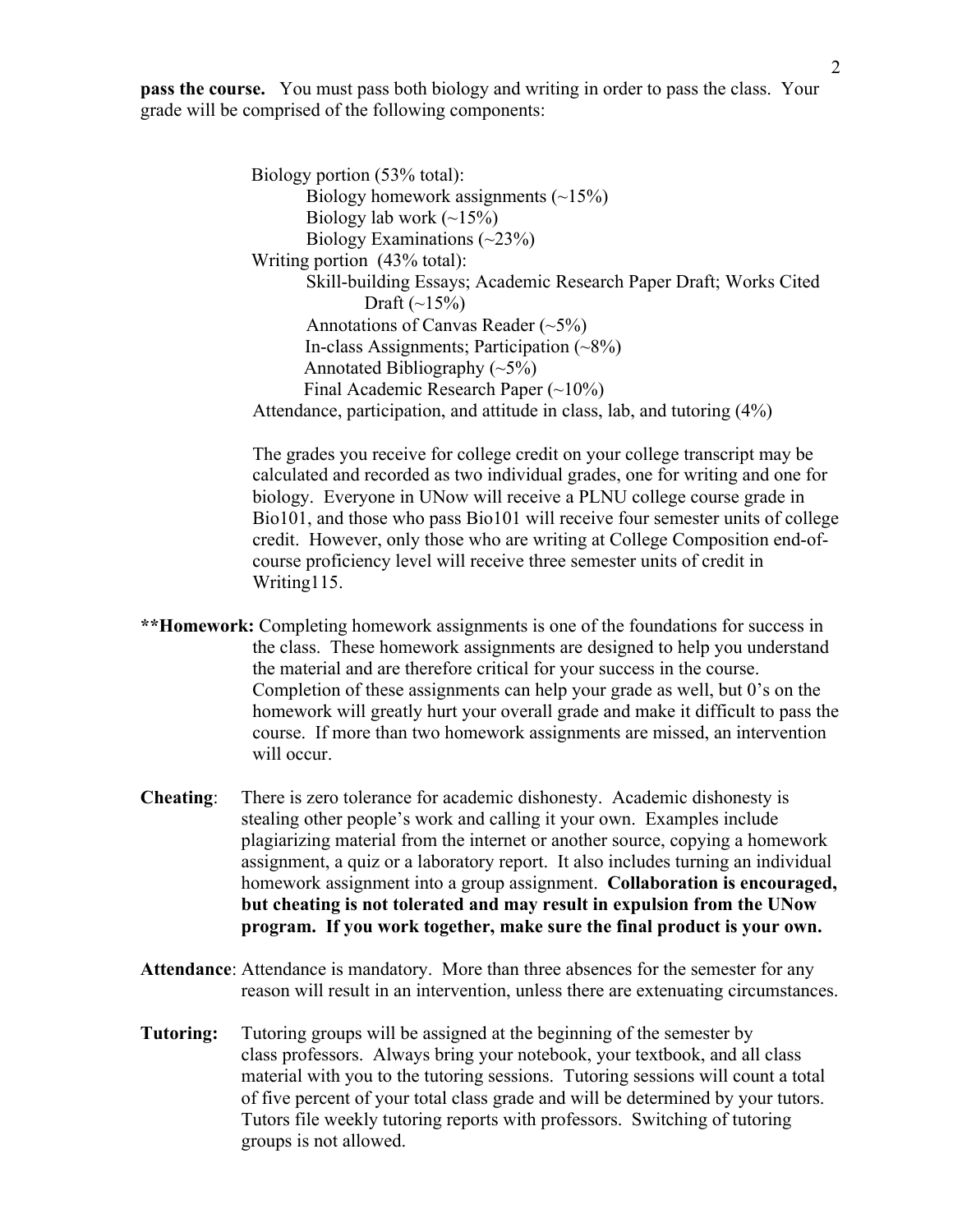- **\*\*Textbooks:** Textbooks are distributed on the first day of class and are **collected on the last day of class**. You are responsible for taking good care of the textbook throughout the semester as they will be used for future classes. Always bring your textbook for tutoring sessions.
- **Canvas:** Canvas is a website that contains material from the class, including assignments, copies of the biology power point lectures, and other class materials. The website for accessing Canvas is: canvas.pointloma.edu. Your password was given to you during the first class.
- **Professionalism**: Students are expected to act in a manner appropriate for a university campus setting.
- **\*\* Textbook and studying guidelines**: In order to best succeed in class, you should **read the text prior to coming to class** that week so that you are familiar with terms and concepts. Even if you don't fully understand what you read, this will make it easier for you to comprehend the material as we go through it in class. Then, **following class, you should re-read the text and go through your notes** to solidify the material in your mind and find out what you don't yet understand. **Bring those questions to class and/ tutoring**.

**Successful students usually conduct their own weekly review of concepts and skills rather than waiting for a quiz or exam to stimulate such behavior.**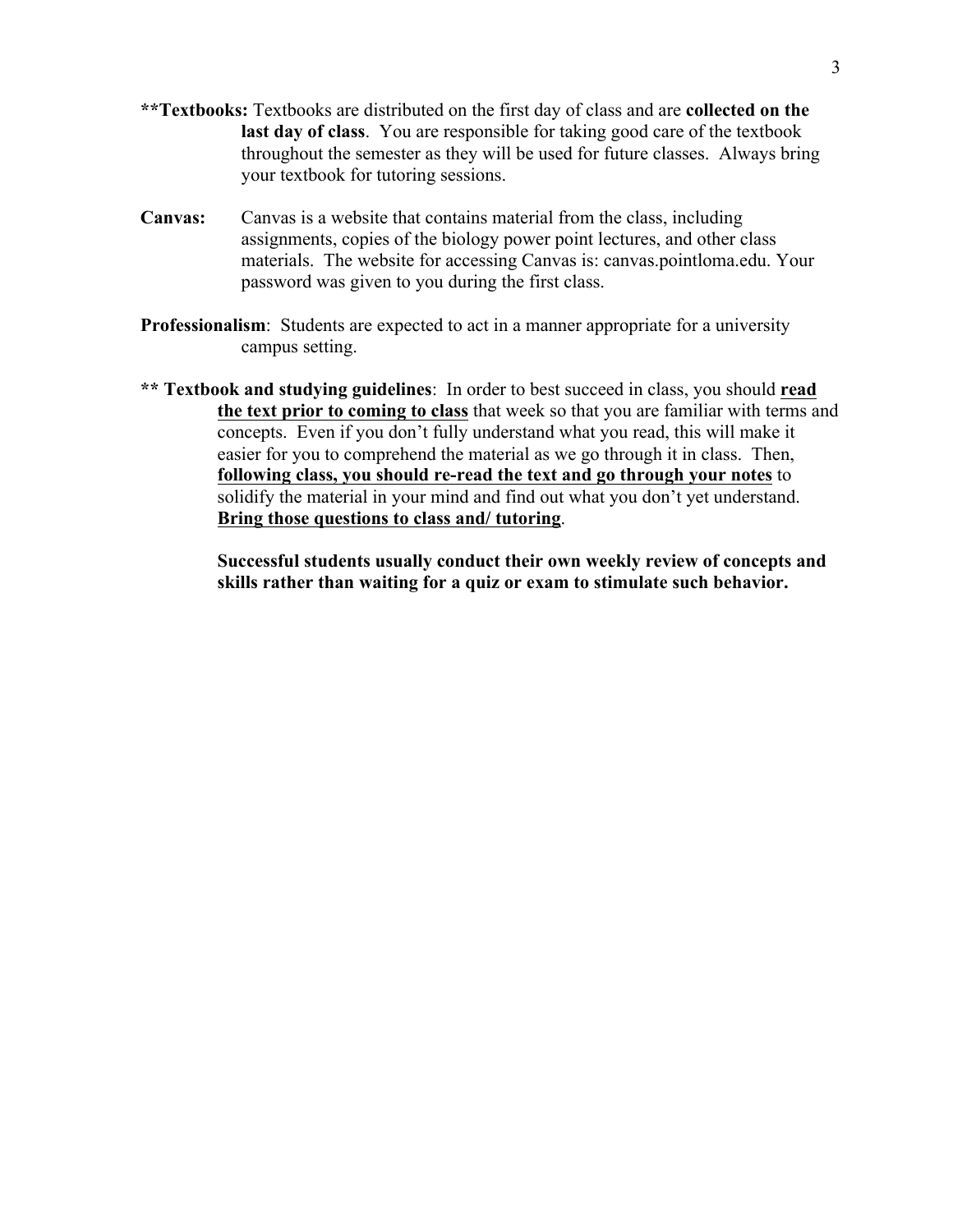## ENGLISH COURSE OUTLINE

\*\*You are taking a college course for college credit; therefore, I will address college-level issues and subject matter. You are responsible to come to class having a) read the assigned material, and b) completed any writing assignments due that day. I reserve the right to change the syllabus as needed to facilitate achieving the course's goals. You will receive notification of these changes either via Canvas or in class and will be responsible for the required material.\*\*

\*\*Remember, for the English portion, copies of your essays are due IN PAPER at the beginning of class. If you can't make class, email me your essay BEFORE class begins. Then bring me a paper copy the next class period.\*\*

*CR* denotes *Course Reader*

| $9 - 13$ March                                   | <b>PLNU SPRING BREAK</b>                                                                      |
|--------------------------------------------------|-----------------------------------------------------------------------------------------------|
| Week 8<br>4 March<br><b>6 March</b>              | DUE: Skill-building Essay #3<br>CR: Canvas Annotation 7                                       |
| Week 7<br>26 February<br>28 February             | CR: Canvas Annotation 6<br>Academic Writing 4                                                 |
| Week 6<br><b>19 February</b><br>21 February      | CR: Canvas Annotation 5<br>Academic Writing 3                                                 |
| Week 5<br>12 February<br>14 February             | <b>DUE:</b> Skill-building Essay #2<br><b>NO CLASS</b>                                        |
| Week 4<br><b>5 February</b><br><b>7 February</b> | CR: Canvas Annotation 4<br><b>BIOLOGY EXAM 1</b> (1 hour of class time)<br>Academic Writing 2 |
| Week 3<br>29 January<br>31 January               | <b>DUE:</b> Skill-building Essay #1<br>CR: Canvas Annotation 3                                |
| Week 2<br>22 January<br>24 January               | Academic Writing 1<br>CR: Canvas Annotation 2                                                 |
| Week 1<br>15 January<br>17 January               | Syllabus<br>CR: Canvas Annotation 1                                                           |